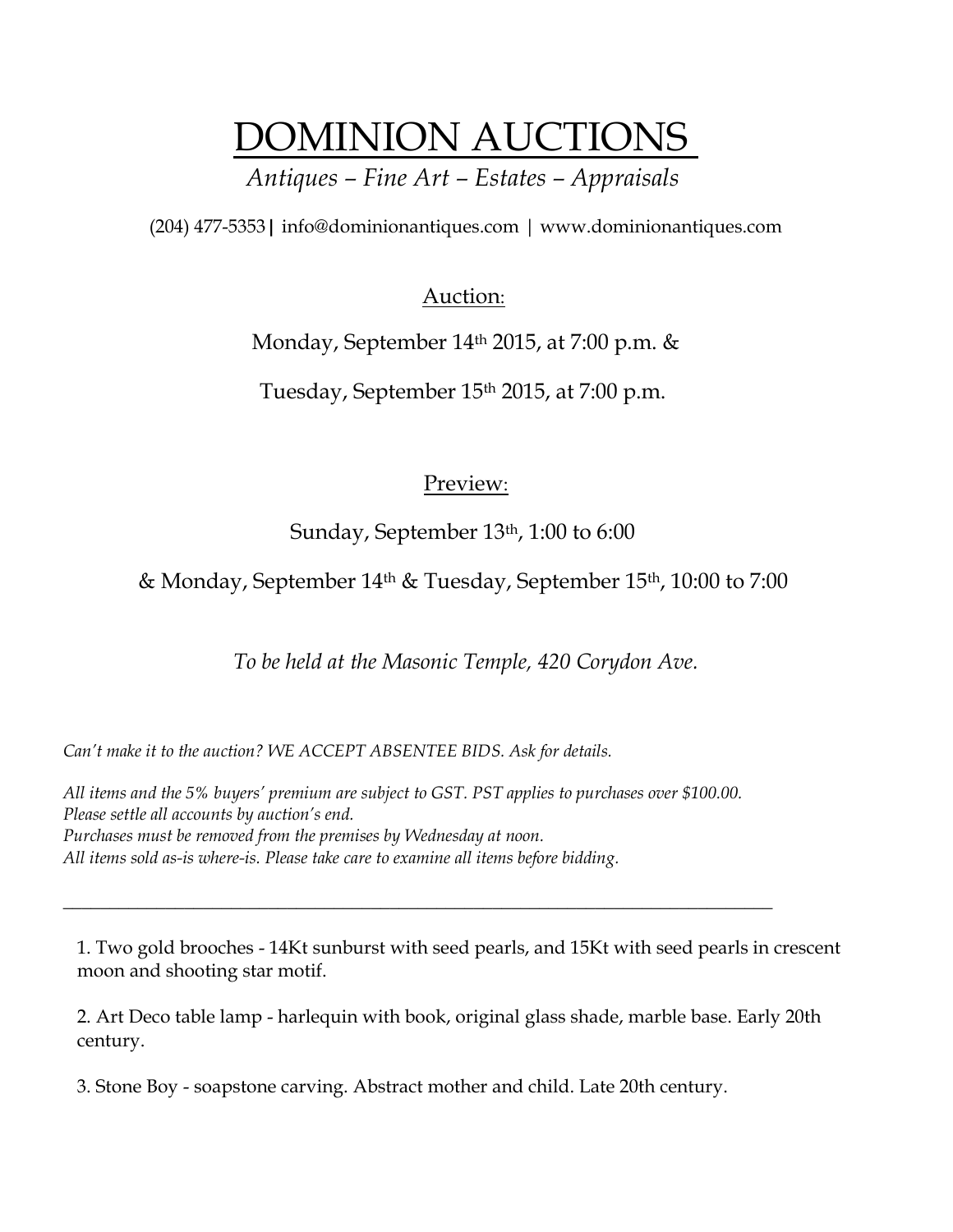4. Book ends – hand-carved, art deco era marble. Harlequin faces. Early 20th century.

5. Plant stand - hardwood with turned columns, splayed legs and lower shelf. Late 20th century.

5A. Waterford - crystal vase. Four seasons. Stamped on bottom. 12"h.

6. Two sterling silver pins - "Wanlese & Co." thistle plaid brooch and smaller Celtic dagger kilt pin. Two items.

7. Persian carpet - hand knotted silk and wool. Beige field with floral and geometric pattern. Mid-20th century.

8. Three 10Kt ladies' rings – with aquamarine- and opal-type stones.

9. Chinese carving - hardwood. Water buffalo and rider motif. Early 20th century.

10. Aboriginal beadwork – four patches, belt, and bandolier bag pieces in vine and flower motif on white background.

11. Open bookcase - solid oak with four shelves and open slat sides. Tag on bottom reads Vetcraft Shops for Disabled Soldiers Winnipeg Manitoba. Mid-20th century.

12. Kevin Wood - stone carving - white grained polar bear. 2012.

13. Japanned chest - black with mother of pearl applique. Mid-20th century.

14. Tony Tascona - serigraph. "Afterimage II". Artist's proof. Signed, dated '86.

15. Maxfield Parrish - print. "Morning glory". In original frame. Early 20th century.

16. Bevelled mirror – scrolled wood frame with silver finish. Early 20th century.

17. Side table - solid walnut plank construction with ornately in-carved legs and stretcher. Early 20th century.

18. Pair of bronze incense burners - Chinese Foo Dog motif. Mid-19th century. Minor loss to one ear.

19. Ernest Hutchins - watercolour. "Old Fort Garry 1870".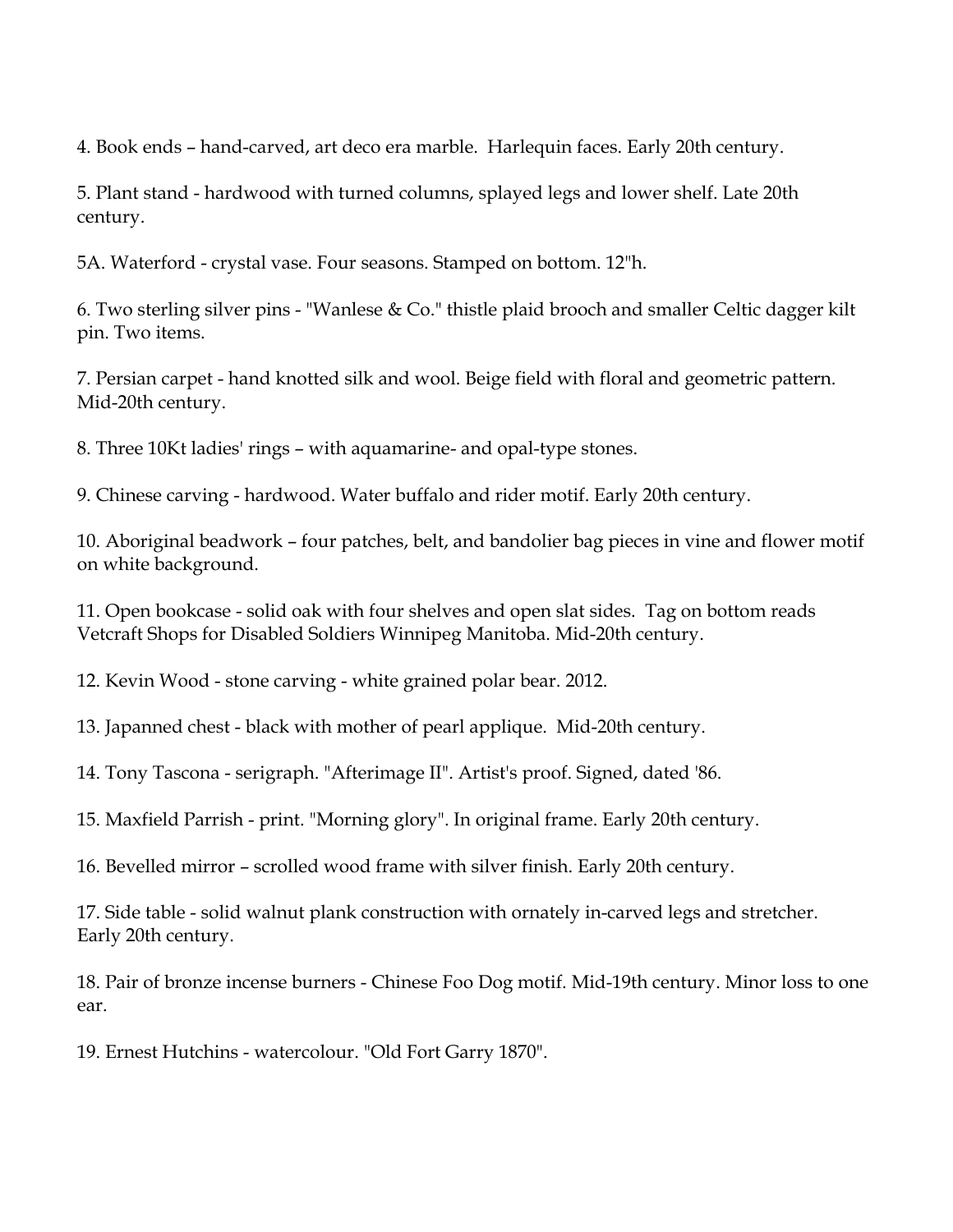20. Mantle clock - porcelain; Roman numeral face and exposed workings, signed hand-painted figural decor. With key.

20A. Chinese hardwood wall carving - intricately hand carved in courtyard and parade motif. 38"W. Early 20th century.

21. Mahogany cabinet – mirrored back with side shelves and curved glass door and two shelves. Early 20th century.

22. Figural table lamp – spelter metal cast. Female motif with gold leaf patina. Original shade and metal base. Early 20th century.

23. Concrete pedestal – Roman style impressions. Mid-20th century.

24. Two Netsuke - both signed. Rattlesnake and horse. Early 20th century.

25. Tea set – Birks sterling silver including: coffee pot; tea pot; cream and sugar. Early 20th century.

26. George Baxter – coloured engraving. "Jenny Dean's Interview with the Queen". Mid-19th century.

27. Japanned cabinet - red with pagoda motif, two doors and lower drawer. Mid-20th century.

28. Ned A. Bear - carved wooden spirit mask with horsehair details. 15"h.

29. Italian marble bust - girl with corkscrew curls, revolving on marble base. Early 20th century.

30. Chinese rose quartz carving - scholar with staff and two mountain goats, with lid. Early 20th century.

30A. Chinese hardwood Quan Yin statue – hand-carved on dragon base. 23" h. Early 20th century.

31. Chinese charger - hand painted cobalt blue design. 14"d. Late 19th century.

32. Leo Mol - charcoal sketch on paper. Female nude.

33. Hoosier kitchen cabinet - two top drawers. white enamel shelf and original rolling front. Early 20th century.

34. Leo Mol - bronze. "Gina". 1/15. 12.5"h.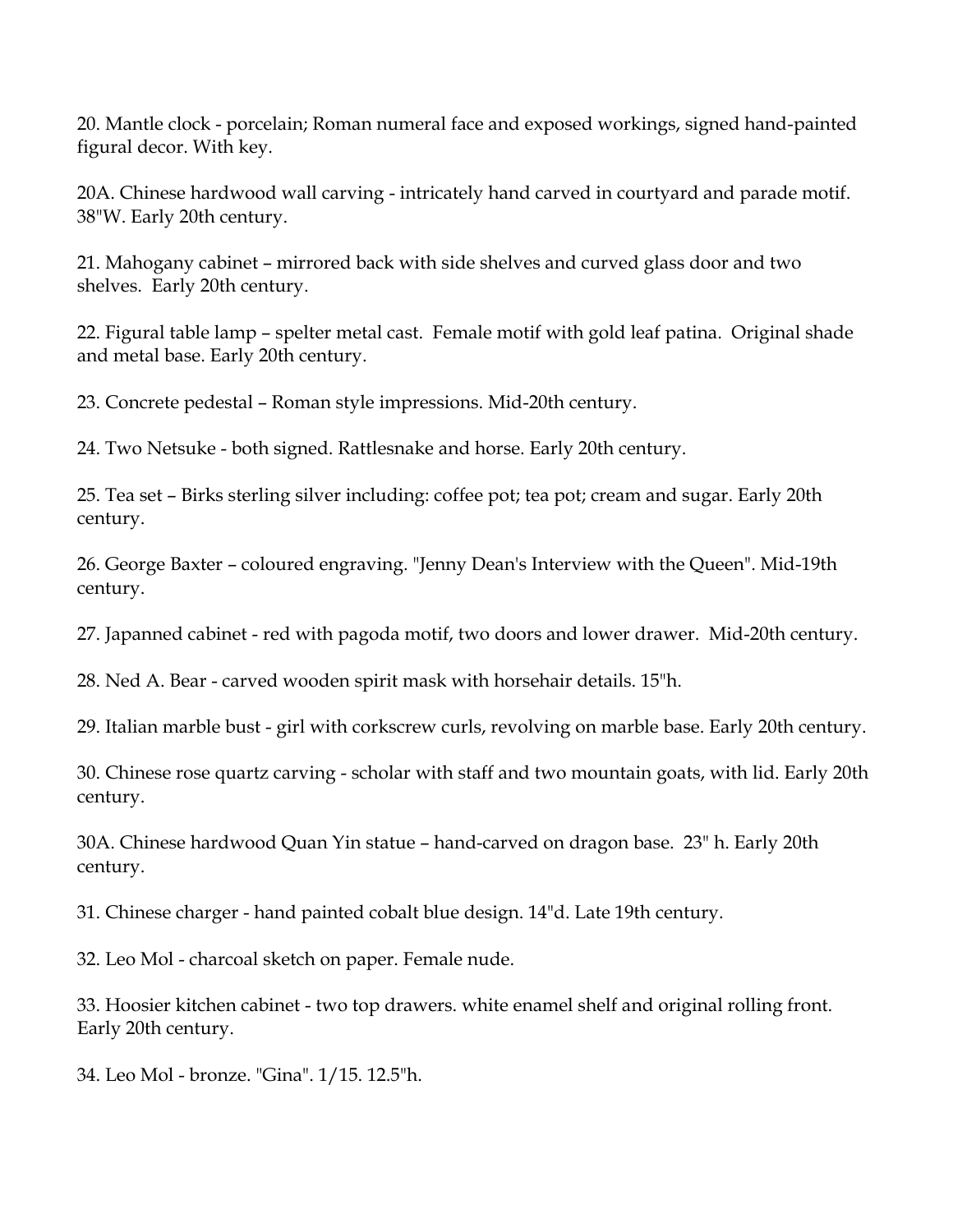35. Moorcroft - bowl. Pomegranate design. Signed WM in green on bottom, stamped Made in England, M71, and Y. Mid-20th century.

35A. George Buytendorp - oil on panel. "Algonquin Afternoon".

36. Antique gold necklace - 14Kt chain with 10kt gold and garnet serpent-head pendant; with matching bangle bracelet. 19th century.

37. Fireplace set - art nouveau brass. Four utensils. Early 20th century.

38. German porcelain centerpiece – lady on a tree trunk, with two branch flower vases. Art nouveau. 15.5"h. Early 20th century.

39. Secretary desk – walnut parquety with drop front, two glass side doors and open base. Early 20th century.

40. Bronze statue - young woman in cloche hat and falling towel, perched on an elaborate stool. 23.5"h.

40A. Chinese hardwood bar – hand carved in floral and bird motif. With two front doors and multiple side drawers. Mid-20th century.

41. Walnut side server – single door over Tudor base. Stamped 501 on back. Early 20th century.

42. Two jadeite figures – Chinese women on wood bases. Both complete with repairs. 9"h. Early 20th century.

43. Marble-top pedestal – Queen Anne legs and round base. 33"h. Mid-20th century.

44. Emanuela Kodeta – bronze figurine of a woman with book. "Your Love is Heavy". 5.5" h. Early 20th century.

45. Hall stand – Scottish Cooperative Wholesale Society arts & crafts style solid oak with bevelled mirror and six original double hooks. Early20th century.

45A. Clarence Tillenius - oil on panel. "Autumn Pasture, 1979".

46. Side table – intricately carved solid walnut in face and claw motif. With Italian marble top. Early 20th century.

47. Two Netsuke - both signed. Portly Buddha, and kneeling cow. Early20th century.

48. Leo Mol - porcelain. Husky dog. 5.5"l. 1954.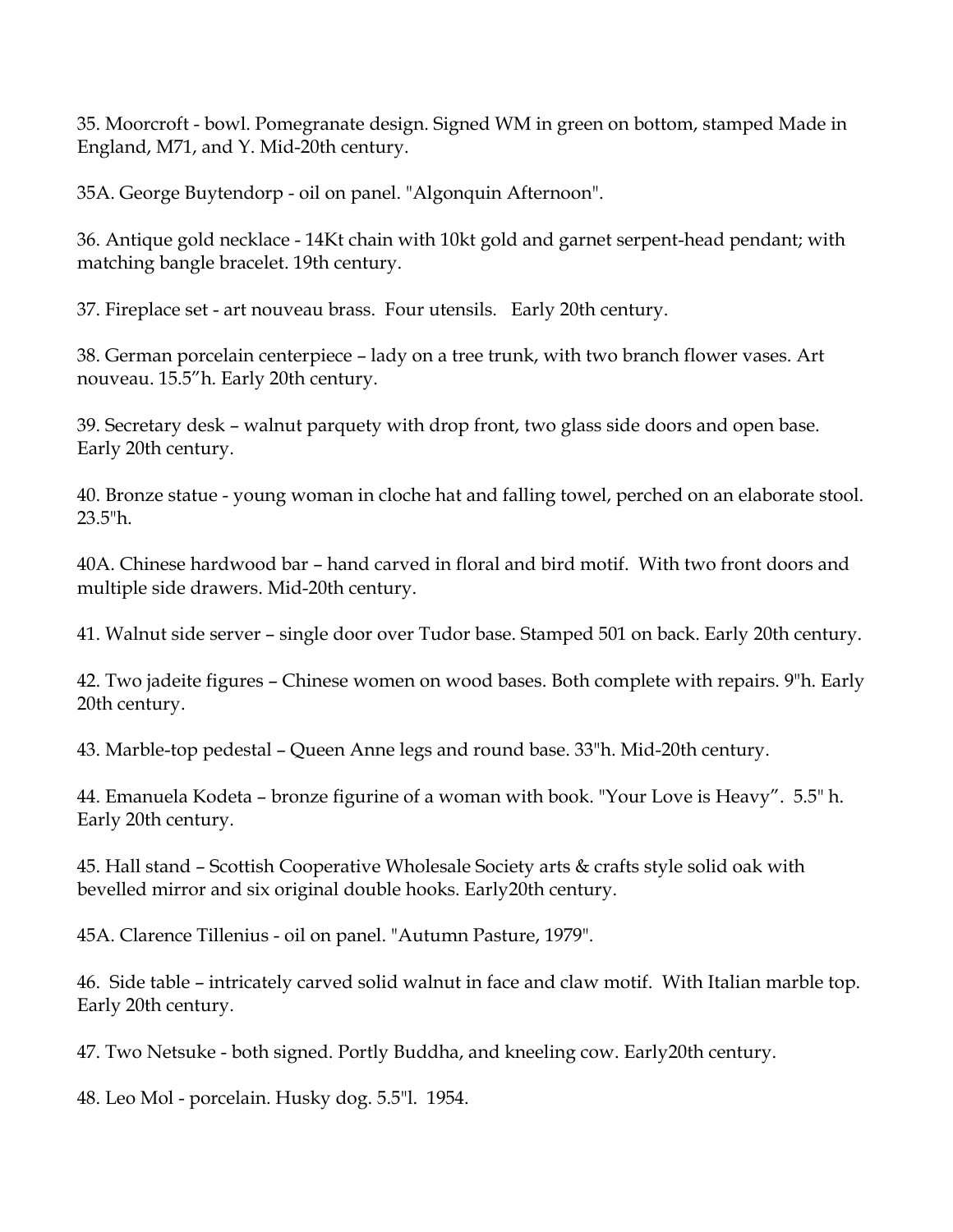49. Victorian dining table – solid old growth walnut. In carved sides and legs and 98"l. Mid-19th century.

50. Royal Dux figure - art deco nude woman charming a cobra. Mid-20th century.

51. Chinese folding screen – four black lacquer panels with intaglio design. Late 20th century.

52. Ceramic bust - classical torso of a woman, on wooden base.

53. Sofa table - solid quarter cut oak planks. Mission style with lower shelf. Early 20th century.

54. Johnny Jawbone - stone carving. Mottled green and grey. Swimming grizzly. 2014.

55. Wool carpet - hand-loomed, burgundy, black and cream floral and foliate pattern. 6 x 9.5'. Exceptional condition.

55A. J. Ablett - oil on board. "Old Farmyard". Cooks Creek area, Manitoba. 1981.

56. Curio stand - solid walnut with turned supports. Four tiers. Early 20th century.

57. Drop-leaf table - solid oak planks with turned legs on bun feet. Early 20th century.

58. Persian runner - hand-knotted and -dyed wool. Center medallion and red field. 3.5 x 9'. Mid-20th century.

59. Eastlake dresser – solid walnut with centre mirror and multiple drawers. Note drawers with internal oak construction. Late 19th century.

60. Glass-top coffee table - walnut with gold accents, interior felt-lined compartment and side drawers.

61. Sofa table - solid planks of old growth oak with lower book trough. Possible Krug number 339. Early 20th century.

62. Alison Houston Newton - watercolour. "Alberta Rockies".

63. Round lamp table - rare single mahogany plank top over turned and splayed base. Late 19th century.

64. Tony Tascona - portfolio of serigraphs. "Take Five + One". Containing "Musical Spheres"; "Vertical Cycle"; "Moonwalk"; "Ascension"; "Black Magic" - all signed and numbered 42/45. Also includes signed group photograph and Print Documentation certificate.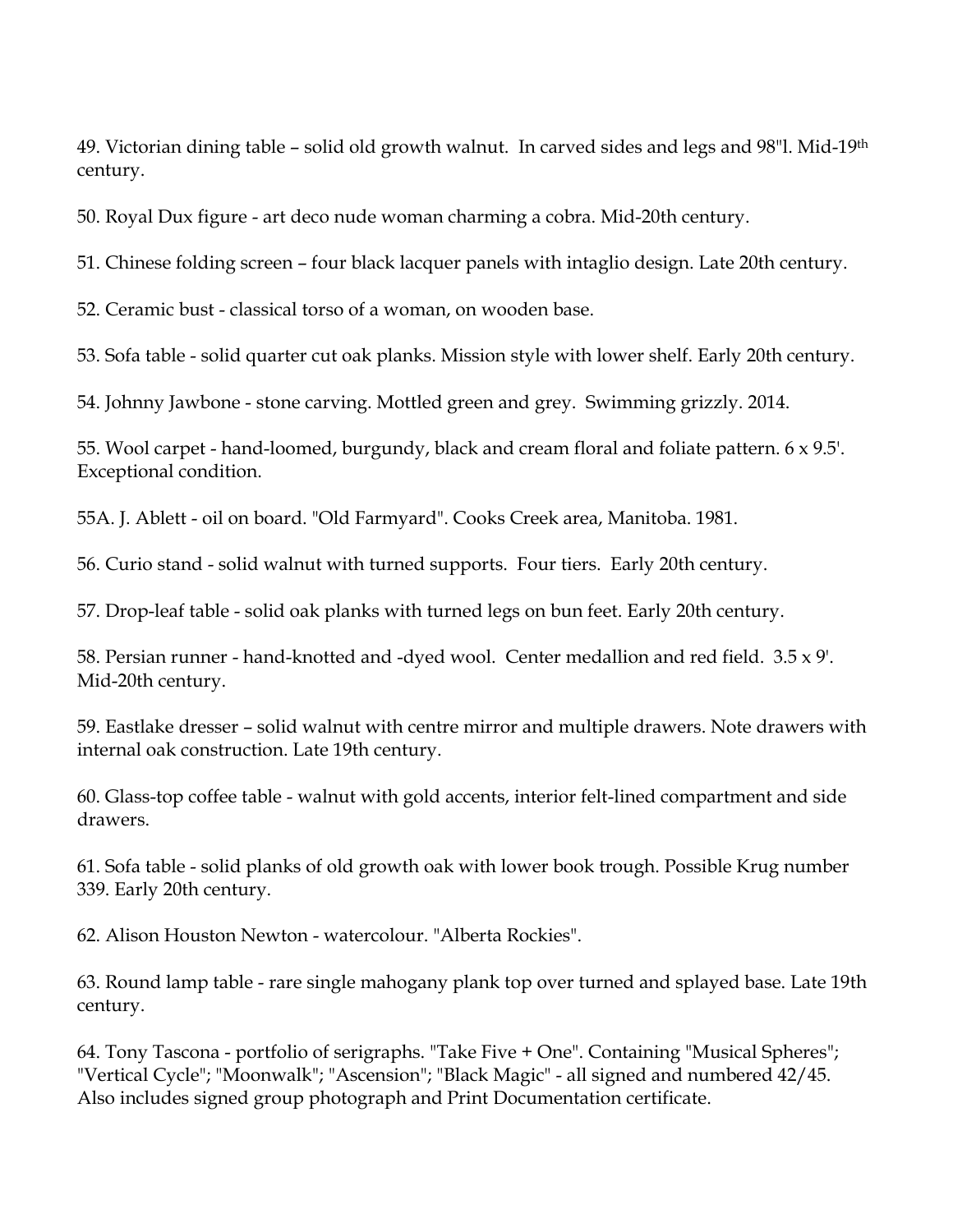65. Royal Doulton figurines - three from the Special Occasions series. Happy Birthday; Merry Christmas; Happy Anniversary.

65A. Vojtech Matousek – two watercolours. "West End, Logan Ave" and "Sunshine, St. Boniface".

66. Two Netsuke - both signed. Water buffalo, and scholar with wise man. Early 20th century.

67. Johnny Jawbone - stone carving. Howling wolf with paw print. 2012.

67A. Alex Musgrove - watercolour. Farmhouse. c1925.

68. Tall hand-carved ivory figure - man with small child. Signed. 11"h.

69. Eastlake parlour table – solid walnut planks, oval, with plate glass top and splayed base. Late 20th century.

70. Sterling silver cutlery set - Birks. Approximately 105 pieces. Inscribed 'P'. Mid-20th century.

71. Japanned low cabinet - green, pagoda style with two front doors. Mid-20th century.

72. Three 10Kt gold men's rings - various stones.

73. Chandelier floor lamp – four lights, iridescent crystals, solid brass base and column. Mid-20th century.

74. Ivory carving - Chinese man holding a bag. 5"h. Early 20th century.

75. Framed map - hand-coloured, depicting Schletstadt (Germany). Dated 1740.

75A. Chinese hardwood table. Hand carved in courtyard motif. With plate glass top. Mid-20th century.

76. Lalique-style black glass perfume bottle - with frosted glass stopper and pressed art nouveau female motif. Early 20th century.

77. Chinese hardwood pedestal - marble inset top and carved skirt. Circa 1960.

78. Porcelain decor plates – hand-painted/highlighted. In bird and floral motif. Early 20th century.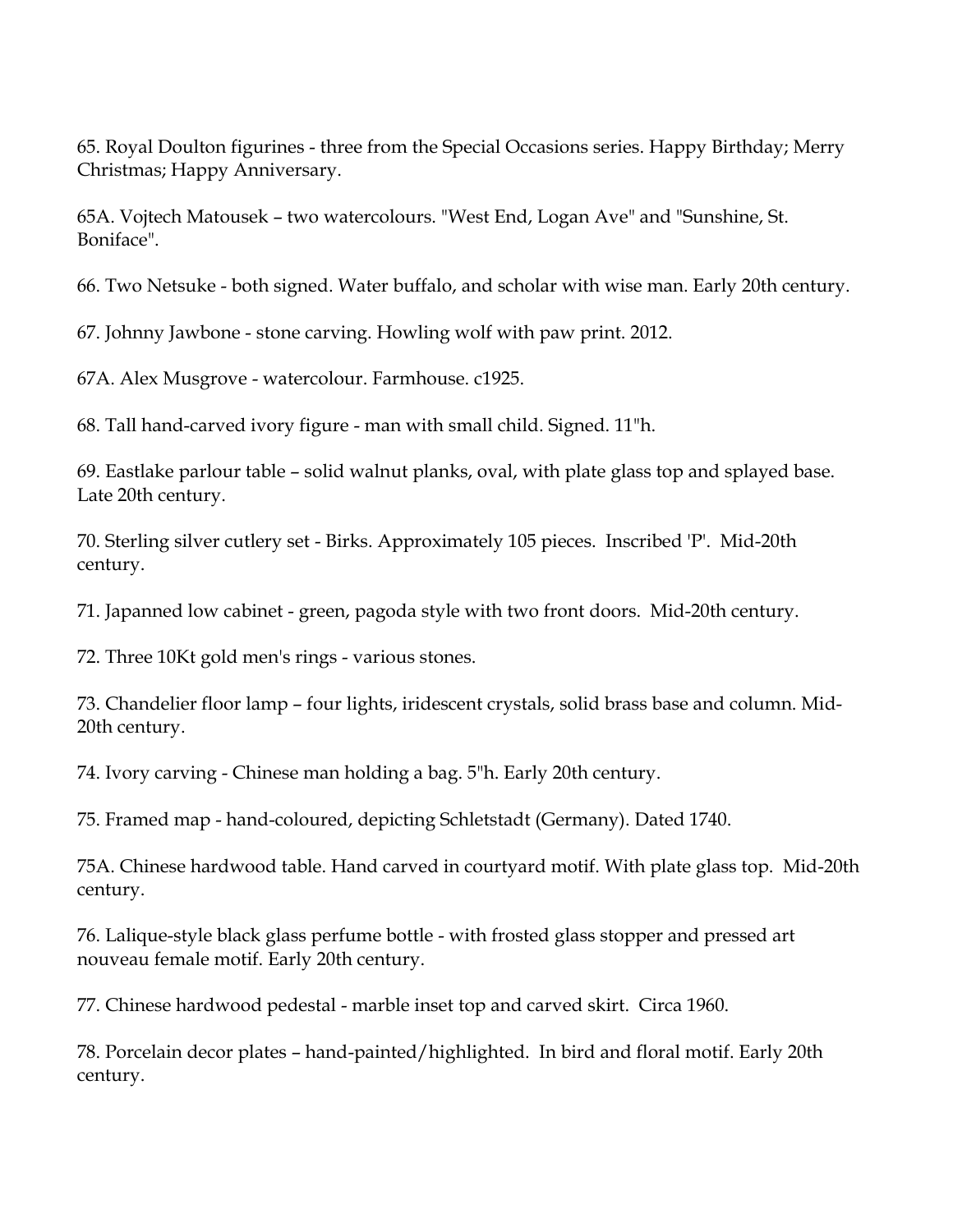79. Shaving stand - solid oak Arts and Crafts style, domed tilting mirror over small drawer and one door opening to interior shelves. Early 20th century.

80. Pair of candle sticks – silver plated, low, three-branch.

81. Secretary desk - art nouveau style. Solid oak with multiple drawers and shelves. Glass missing. Late 19th century.

82. Metal train collection - "The Dorfan Lines" with accompanying (?) track and old tin toy "Put Away" box.

83. Ota Janecek - lithograph. Reclining nude with kerchief. 1973.

84. Pair of wicker chairs – hand-woven. Natural colour. Mid-20th century.

85. Jan Kodet – ceramic sculpture. "St. Sebastian". 1970.

85A. Walnut armchair. Solid construction with cane back and turned legs. Early 20th century.

86. Moorcroft-type vase – bulbous shape with pomegranate motif and navy ground. Note hole in the bottom.

87. Games table - oak on cabriole legs, fold-out top opening to felt surface. Mid-20th century.

88. Stone Boy - stone carving. Abstract. Thunder Bird and Faces. 2002.

88A. Day bed. Mid-century style. Black vinyl upholstery. Mid-20th century.

89. Royal Doulton figurines - Afternoon Tea; The Gossips; Wistful; Laurianne.

90. Two sterling ladies' rings - one with two round amethysts, one oval black stone and surrounding diamond-like stones.

91. Antique vanity set - sterling silver. Mirror; comb; brush.

92. Beswick camel - in mirrored shadowbox frame.

93. Hans Ernie - lithograph."Kybernete II". 59/150.

94. Ota Janecek book,"Zena", autographed with personalised inscription and sketch - with Ota Janecek autographed framed poster.

95. Three costume brooches with various stones.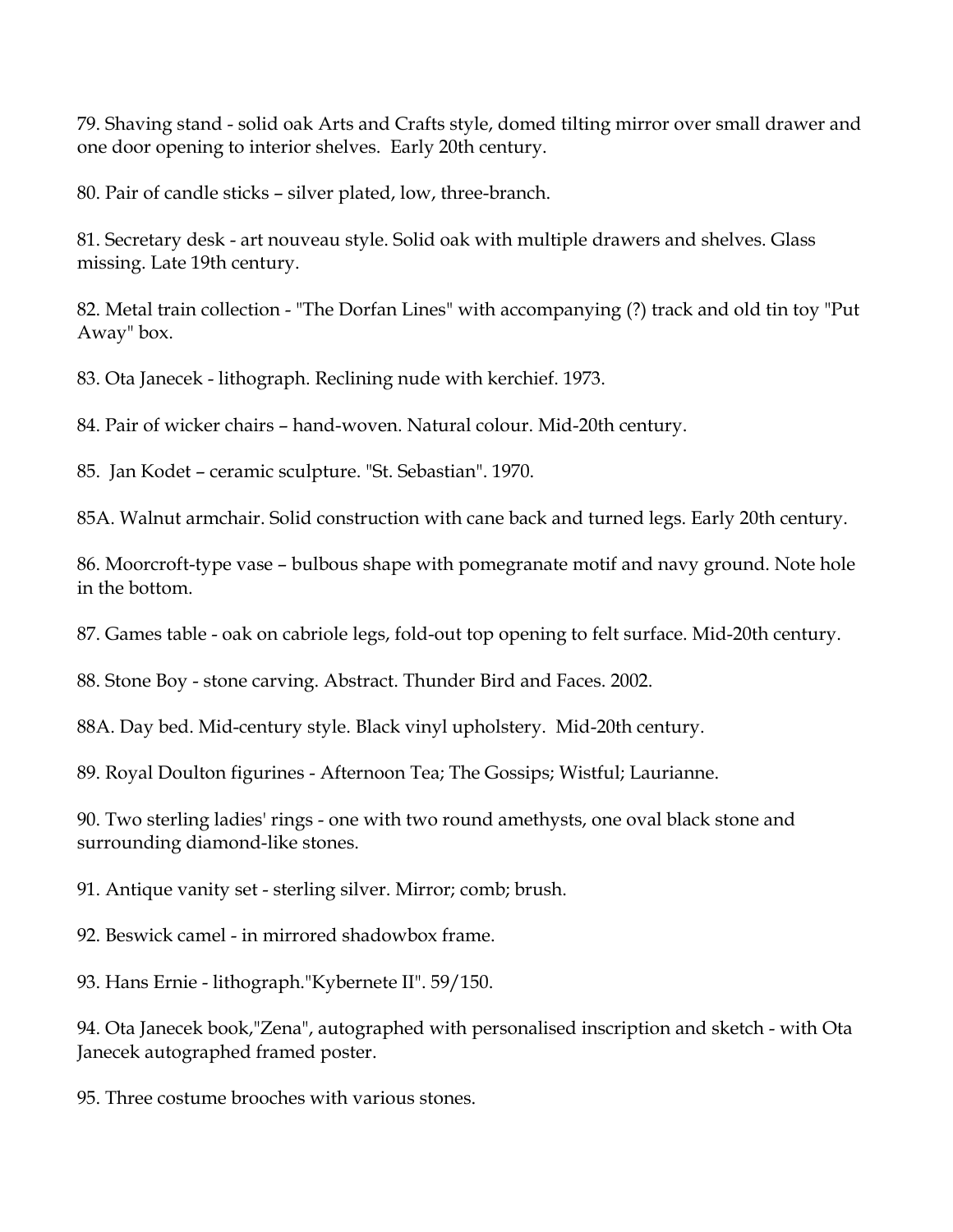95A. Walnut pedestal - marble top with splayed base. Late 20th century.

96. Moorcroft ash trays - one in Clematis pattern, one Hibiscus.

97. Eileen Raucher Sutton - watercolour. White flowers. 1988.

98. Scythe - with original handle and blade. Canadian. Late 19th century.

99. Jean-Marc Nattier - mezzotint. "Madam Adelaide de France". 1921.

100. Vintage bracelet - six large domed cinnabar pieces with foliate carving in gold-coloured filigree settings.

101. Stone Boy - stone carving. Abstract bear. 2006.

102. Pair of Chinese porcelain vases - lidded with enamel warrior design, on wood bases. 12"h.

102A. Pair of beer steins - German, one early 20th century, one mid-20th century.

103. Oval wicker and rattan table - solid ash top. 42"d. Early 20th century.

104. Jack Markell - acrylic on board. Devotional scene.

105. Leonard Watson – steel engraving. "Interior of Lower Fort Garry". Early 20th century.

105A. Bucket chair. Black vinyl upholstery on metal legs. Early 20th century.

106. Marie Louise Kreyes – two watercolours. City scenes. Dated 1962.

107. Raymond Low? - pastel and pencil sketch. Seated woman.

108. Winston Leathers – embossed graphite drawing. "Eclipse /76 #2".

109. Vera Hand - pastel. "At the Duck Pond, Assiniboine Park".

110. Tony Tascona – coloured serigraph. "Suspended Form 1976".

110A. Maple footstool. Hand carved "Tully Footstool". With claw feet. Mid-20th century.

111. Set of three Japanese coloured prints on silk. Botanical themes.

112. Collection of antique wooden racquets - three tennis and one badminton. Circa 1950.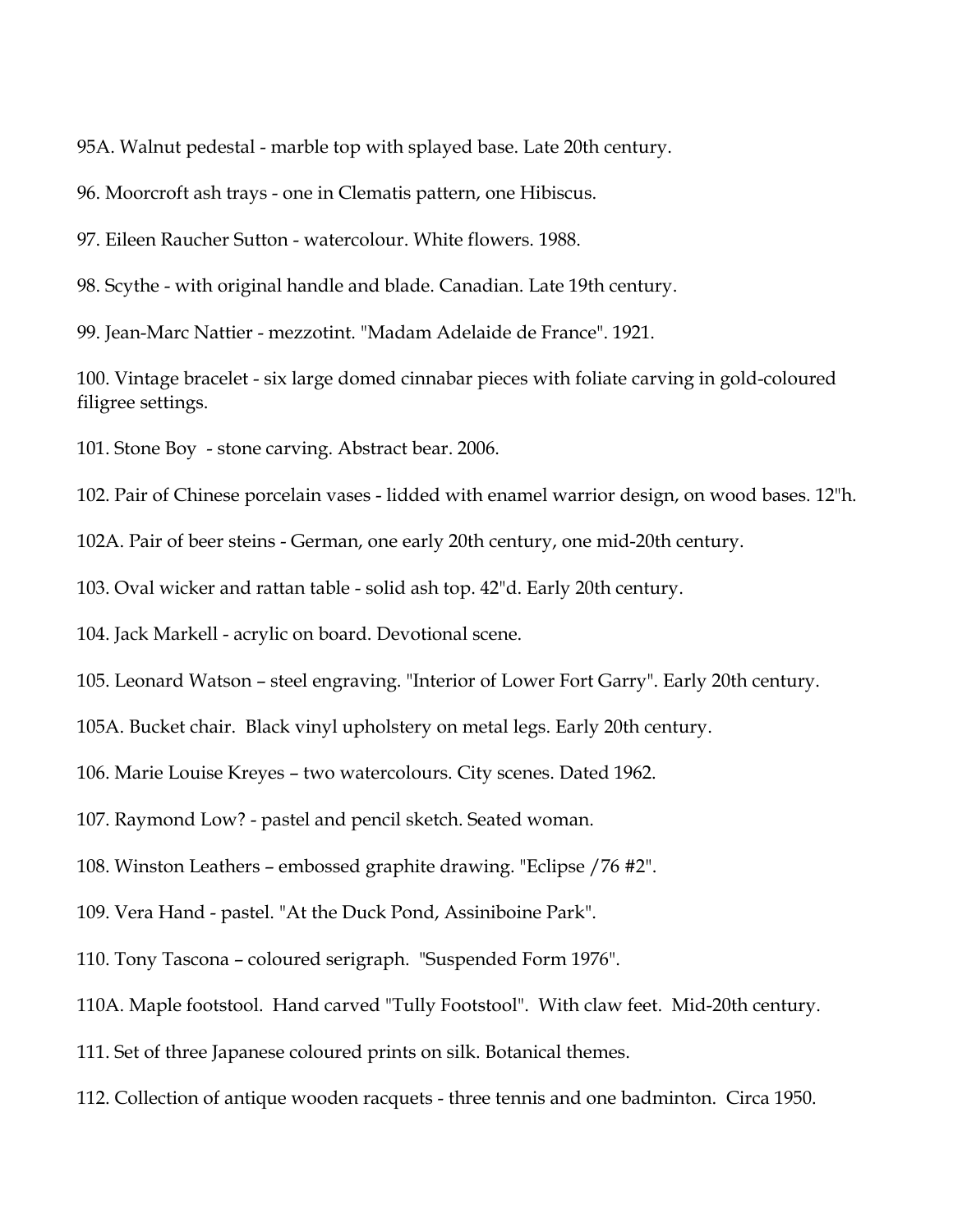112A. Leonard Marcoe - two ceramic treasure boxes. Grey-blue with leaves; deep pink with flowers.

113. Wool carpet - floral motif with pink field and silk sheen.  $3 \times 5'$ . Mid-20th century.

114. Carved serpentine jade pendant, and beaded necklace with carved pendant.

115. Josef Drahonovsky – ceramic cameo depicting two nude figures. Signed.

115A. Nippon porcelain vase – double handled. Flower motif. Early 20th century.

116. Leaded glass windows - geometric-patterned, in original casings. Early 20th century.

117. Unsigned - watercolour. Boats near the beach.

118. Three sterling jewelry pieces- maple leaf brooch, three-heart pin, and art nouveau-style ring.

119. J. J. Withrow - oil on board. "Winter sunlight".

120. Winnifred Thompson - oil on canvas. Landscape scene. Mid-20th century.

120A. Kenneth F. Martin - acrylic on board. "Jack Pine" (Whiteshell).

121. M.L. Lemay - oil on board. "Delta Marsh".

122. Jack Markell - acrylic on board. Bride.

123. Jan Boning- coloured lithograph. "Two Dogs". Mid-20th century.

124. Wax seal collection – various motifs of crests and initials. Very scarce. Mid-19th century.

125. Group of Seven prints - landscapes. Set of six. Late 20th century.

125A. Three Chinese pieces. Ceramic snuff bottle; hand carved hardwood incense burner in boat motif; and framed silk embroidery in bird motif. Early 20th century.

126. Framed Japanese prints - silkscreen style. Pair. Bay scenes. Mid-20th century.

127. Jarmila Cermakova – coloured woodblock. Still life - wildflower bouquet.

128. Vladimir Tretchikoff – signed print. Cock fight.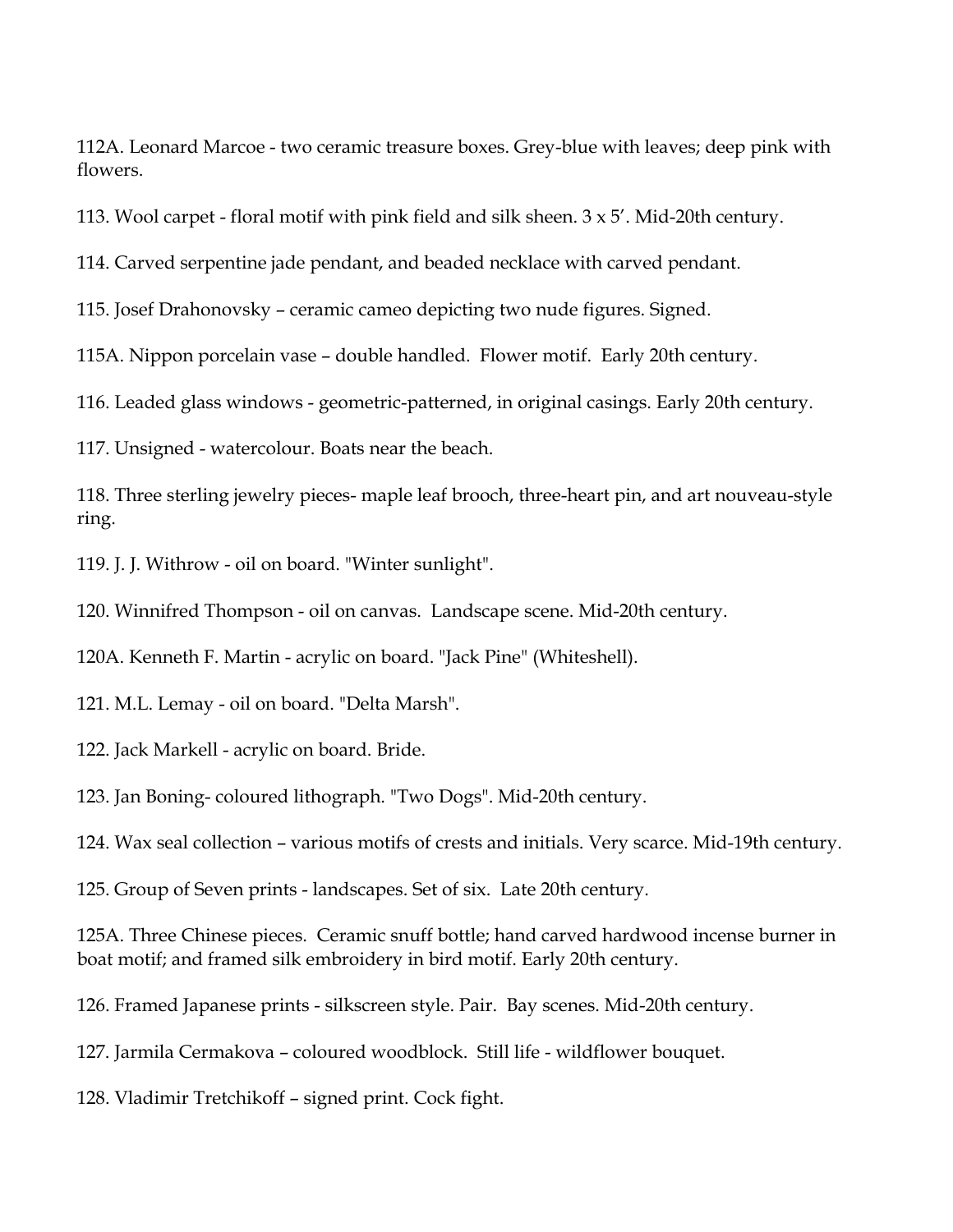129. Robert Genn prints - pair. "Contraluz" and "Gulf".

130. Water buffaloes - pair. In-carved hardwood, possibly Chinese. Mid-20th century.

130A. Four Chinese watercolours on silk. Bird and floral motifs. Artist signed. Mid-20th century.

131. Coloured print - Napoleon. With four prints in a frame - military men on horseback.

132. Bessie Hay - pastel. Owl, after A. Meir.

133. Vincent Vingler - drawing. Rooster.

134. Irene (Leslie) Round – two woodcuts. "John's Shop" 14/35, and "Old Stove" 7/25. Both dated 1936.

135. Marika Klimovicova – black and white woodcut. 1975.

135A. Biscuit barrel – hand painted glass with silver-plated handle and lid. Early 20th century.

136. Royal Doulton figurines – four from the Four Seasons series. Springtime; Summertime; Autumntime; Wintertime.

137. Hiroshige Ando – woodblock print. "Shono, one of the Tokaido 53 stations". Unframed.

138. George Baxter – coloured etching. Lovers' Seat, Hastings. 1850.

139. Robert Houston – steel engraving. European street scene.

140. George Baxter – coloured engraving. "The Prima Donna Waltz".

140A. Four Chinese wall plaques - hand applied coloured soapstone. Floral bouquets in vases. Mid-20th century.

141. Semeonie - grey grained Inuit soapstone carvings. Northern bird and transitional face. Two pieces.

142. After Thomas Gainsborough - coloured engraving. "Countess of Sussex & Lady Barbara Yelverton".

143. George Baxter – coloured engraving. "Eugenie, Empress of the French". 1854.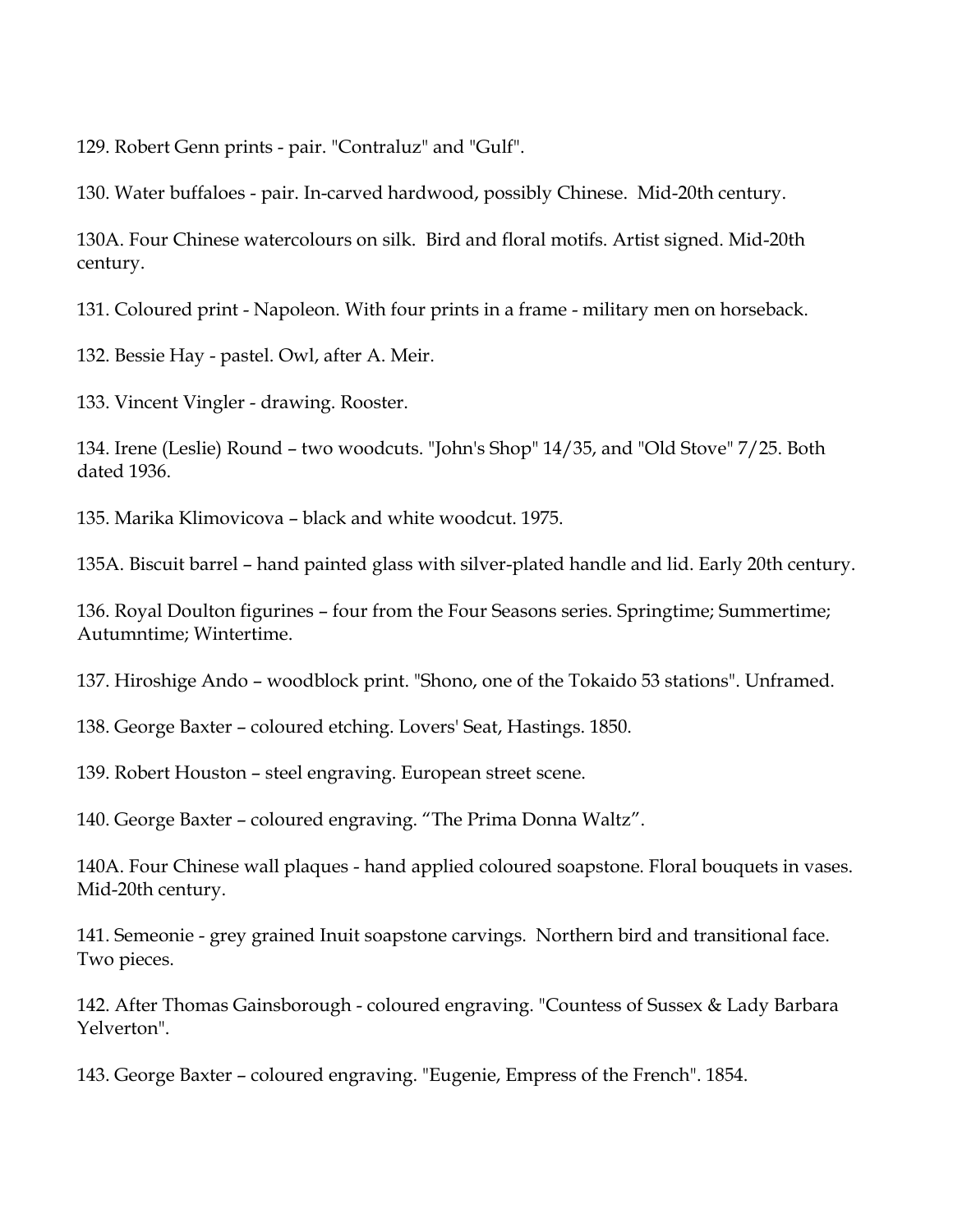144. Chinese watercolour - masquerade. Artist's device in corner.

145. Dayez? - mezzotint. "Au Revoir".

146. W. J. Phillips - print. "York Boat on Lake Winnipeg".

147. S. M.? - colour print. Dutch kitchen scene.

148. Ernest J. Hutchins - watercolour. "Main Street, Winnipeg 1870".

149. R. Joannider? – coloured etching. "The Parthenon - Athens".

150. Two gold brooches with seed pearls - 14Kt harp and 10Kt wishbone.

151. Marble sculpture – hand-carved. Mother Mary motif. Mid-20th century.

 $\_$  , and the set of the set of the set of the set of the set of the set of the set of the set of the set of the set of the set of the set of the set of the set of the set of the set of the set of the set of the set of th

152. Salt and pepper shakers - International sterling silver. Set of six.

153. Unsigned - Inuit soapstone carving. Various depictions of seals (one ivory).

154. Two 10Kt gold ladies' rings - one with emerald-cut green glass and the other with brilliantcut pale blue glass.

155. Ceremonial daggers – steel with felt scabbards. Indian origin. Mid-20th century.

156. Haida Bowl - killer whale and totem motif. Marked "Tribal". Mid-20th century.

157. Sterling silver bracelet and earrings - Danecraft bracelet in foliage motif, and oval earrings with tiger's eye stones.

158. Sterling silver - tea and sugar spoons inscribed "WWC"(Winnipeg Winter Club). Early 20th century. 15 Pieces.

159. Men's gold ring - 10Kt yellow gold with caramel quartz?

160. Gold locket - 10Kt with engraved curling rock, engraving dated 1921, on ribbon with clip and chain.

161. Three sterling men's rings - one with jade?, one with four pink stones, one lapis lazuli.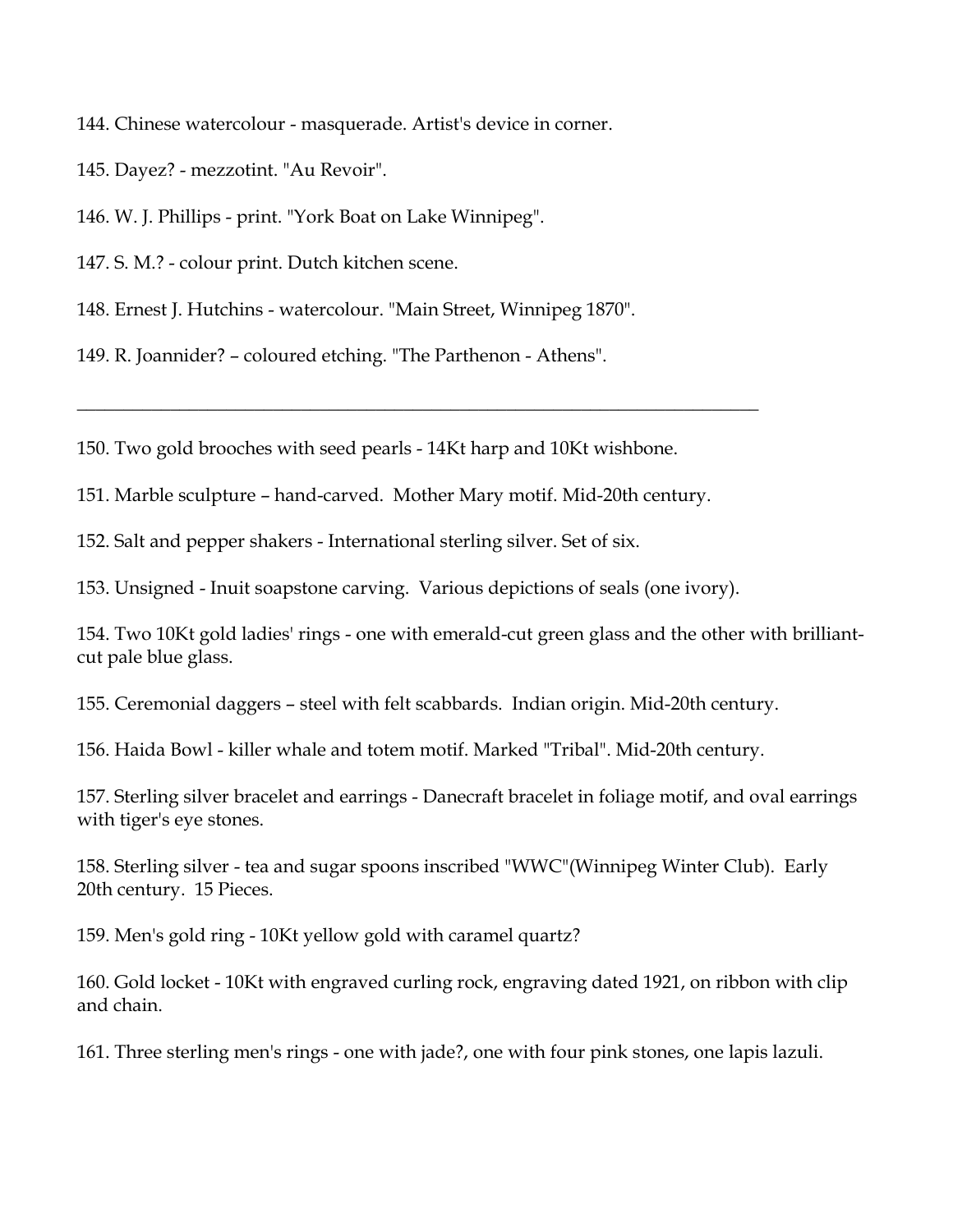162. George Baxter - two coloured miniature engravings. Ladies on a hill; couple out hunting. Mid-19th century.

163. Two Netsuke - both signed. Duck, and baby chick. Early 20th century.

164. Sterling silver spoons – set of four coffee spoons and matching tea spoon.

165. Mid-century style armchairs - pair. Chrome with black leather. Mid-20th century.

165A. Daryl Jones - coloured print. "Hoar Frost". 281/450.

166. Moorcroft Pottery collection - Powder Blue pattern. Cream, sugar with various serving pieces. Early 20th century.

167. Floor lamp - green alacite base with turned brass column. Some losses. Early 20th century.

168. Royal Dux - ceramic polar bear. 11"h.

169. Mid-century wall mirror – gold and silver 'chunky' style. Mid-20th century.

170. Pair of Japanese Satsuma vases - with butterfly handles. 7"h. Early 20th century.

171. Oak office armchair – original finish by Krug. Early 20th century.

172. Swarovski crystal collection - seal, elephant, swan, bear, and clam with pearl. Five pieces.

173. Two stone paper weights - Chinese. Hand carved in foo dog and dragon motifs. Early 20th century.

174. Blown art glass – peachblow vase with handle and green bowl. Two pieces.

175. Leo Mol - charcoal sketch. Portrait of a male.

176. Taxidermy crocodile. Some damage. 23"l. Mid-20th century.

177. Spelter ashtray - art nouveau female figure holding glass tray. Repair needed. 30"h. Early 20th century.

178. Two ceramic dogs – Royal Doulton terrier and Beswick? Boston terrier. Two pieces.

179. Ceramic dog collection - Boston terrier; afghan; two dalmations. Mid-20th century.

180. Mirror – with gilded frame, in Rococo style.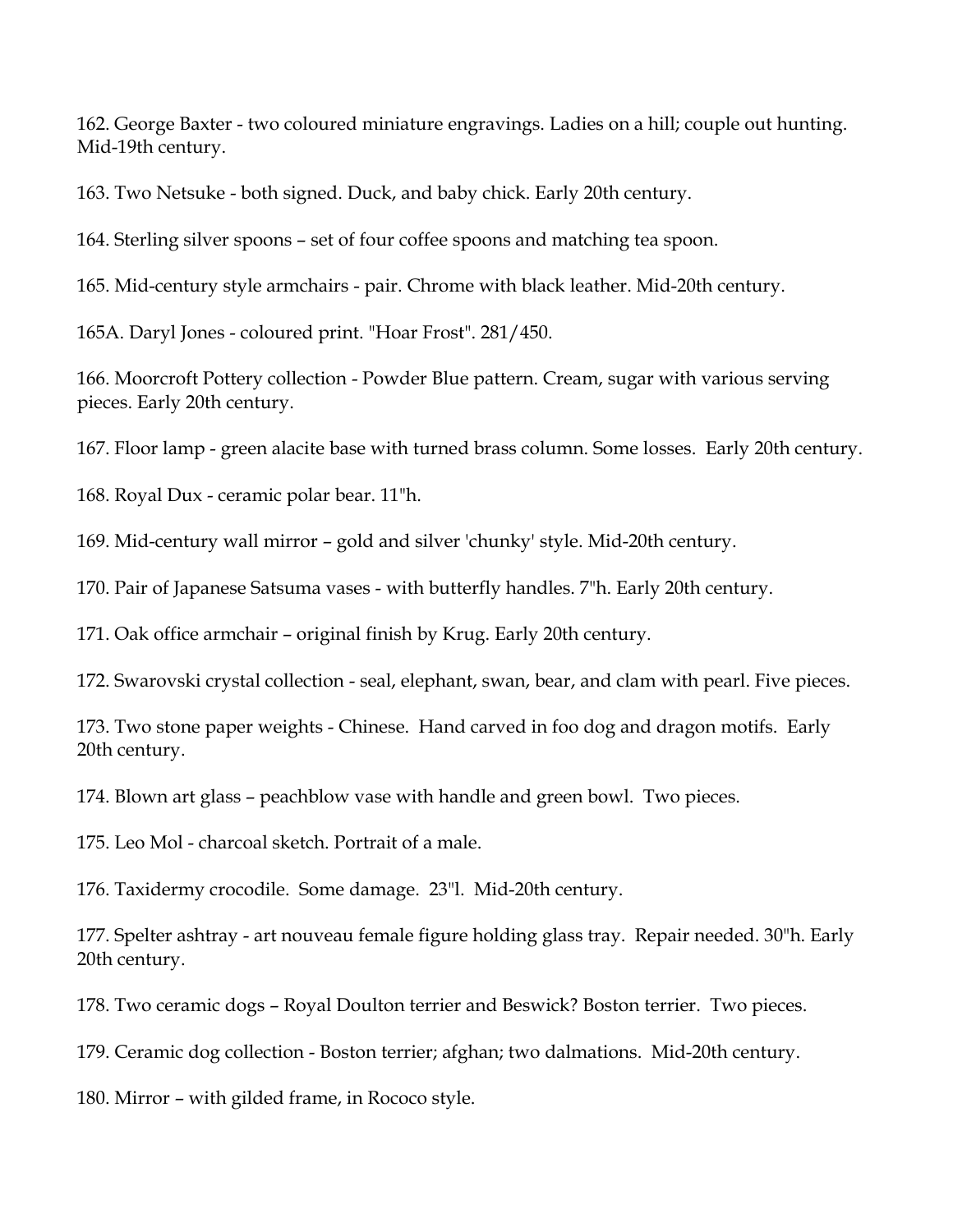181. Wicker parlour table – round with glass top and original label: "Lloyd Loom Co Orilla Ont, patent 1919".

182. Chinese temple jar - blue and white dogwood design with lid. 16"h. Early 20th century.

183. Marie Louise Kreyes - silkscreen. "Seated Girl". 19/60. 1978.

184. Evening bags – silver chainmail purse, and beaded bag in floral motif. Early 20th century.

185. Vladimir Tretchikoff – two prints. "Balinese Girl", signed; and "The Chinese Girl". Two items.

186. Two Netsuke - signed tall man with dog; unsigned Foo Dog balancing on ball.

187. Leonard Marcoe - ceramics. Black teapot with blue florets, and black jar with white spiral handle.

188. Royal Doulton male figures: "The Helmsman"; "Sailor's Holiday".

189. Cloisonné vase - green ground and blue flowers. 9"h. Early 20th century.

190. Coloured maps - "Harbour Grace - Newfoundland" and "Discovery Island B.C."

190A. Vojtech Matousek - watercolour. "Falcon Lake, West of the 8th Hole".

191. Japanned cabinet - small; 2 drawers over 2 doors with hand-painted scenery. Mid-20th century.

192. Dresden clock - hand painted porcelain, floral decoration. 14"h. Early 20th century.

193. Nippon candy dish - hand-painted; egg server. 2 pieces.

194. Marie Louise Kreyes – pencil sketch. Woman in a bikini. 1978.

195. Pat McCullough - watercolour. Marsh scene.

195A. Mahogany drum-top table – one drawer and splayed base. Early 20th century.

196. Coloured print – "Corona Imperialus Florum".

197. Nick May - Ducks Unlimited print. "Silent Hunter". 487/750.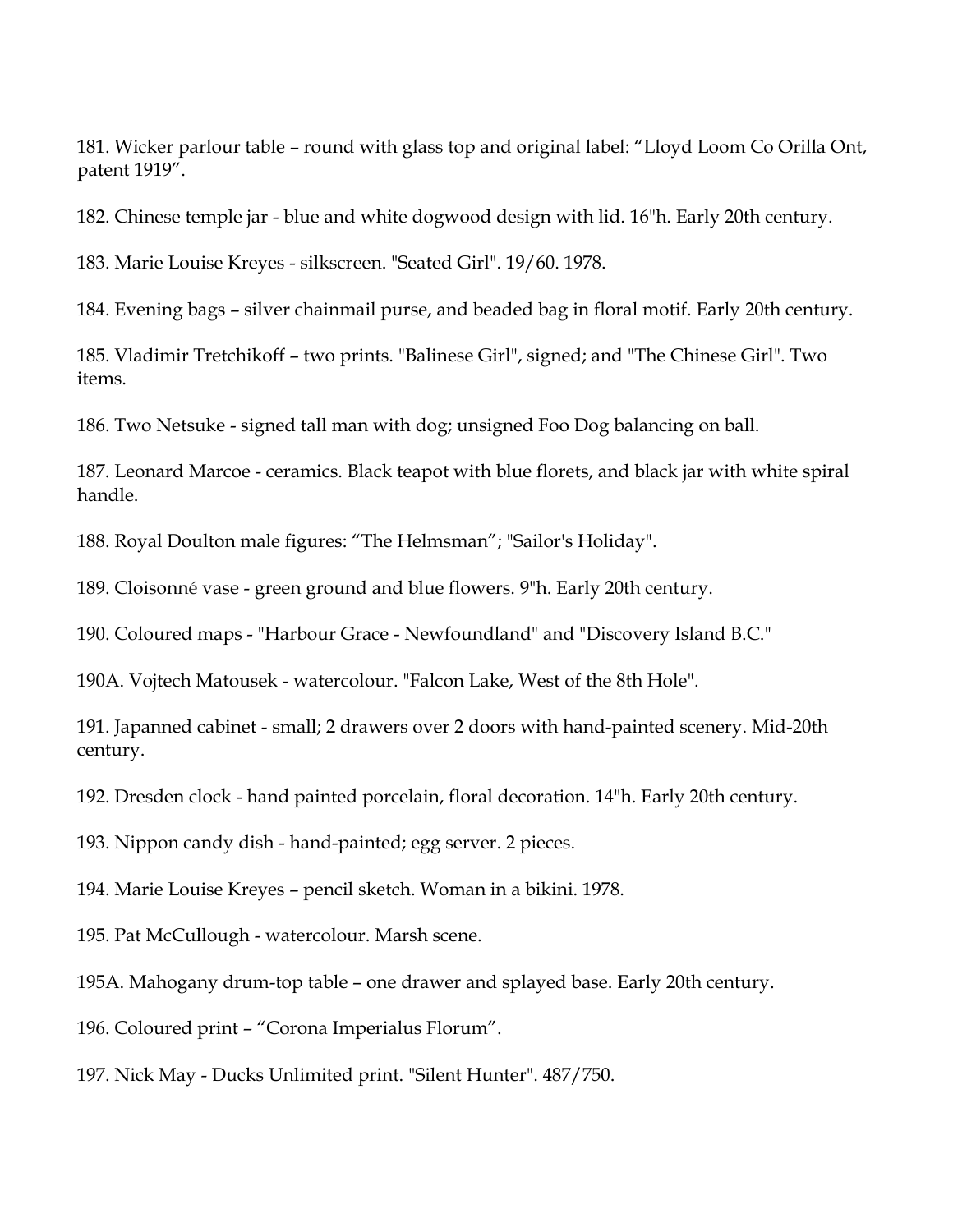198.Wool carpet - machine-loomed, with red ground and overall geometric pattern. 6.5 x 10'.

199. Mid-century modern table lamp - brushed steel on leather base. Mid-20th century.

200. Bob Millard - pastel drawings, triptych. Rural scenes.

201. Brazilian cowhide rug – silver metallic treatment. 6 x 7'. Modern.

202. Cloisonné vase - temple jar style, with lid and floral design. Minor damage. Early 20th century.

203. Wicker and rattan chair - floral seat, back cushions. Early 20th century.

204. Marie Louise Kreyes – pencil sketch. Three faces of one man. 1978.

205. Collins Campbell - watercolour. Bird in flight over marsh. 2000.

205A. Table lamp - solid teak with cloth shade. Mid-20th century.

206. Royal Doulton character jug - "North American Indian". c1966.

207. Nippon bowl - hand-painted in acorn motif.

208. Signature indistinguishable - coloured print. Vanity of Vanities. 114/175.

209. Marie Louise Kreyes - watercolour. Faces. 1957.

210. Two sterling silver ladies' rings - with jade- and emerald-type stones.

210A. Open armchair - solid oak with leather upholstery. Early 20th century.

211. Royal Doulton figurines – For You; Chloe; Victoria; Afternoon Tea.

212. Marie Louise Kreyes – pencil sketch. Sporting mélange. 1973.

213. Marie Louise Kreyes – charcoal drawings. Eight. Miscellaneous subjects.

214. Lladro ceramic figurine - young girl holding her hat.

215. George Baxter – coloured engraving. "Zenobia". Mid-19th century.

215A. Pickle cruet – hand-painted turquoise glass on silver-plated stand marked Toronto, with lid and tongs.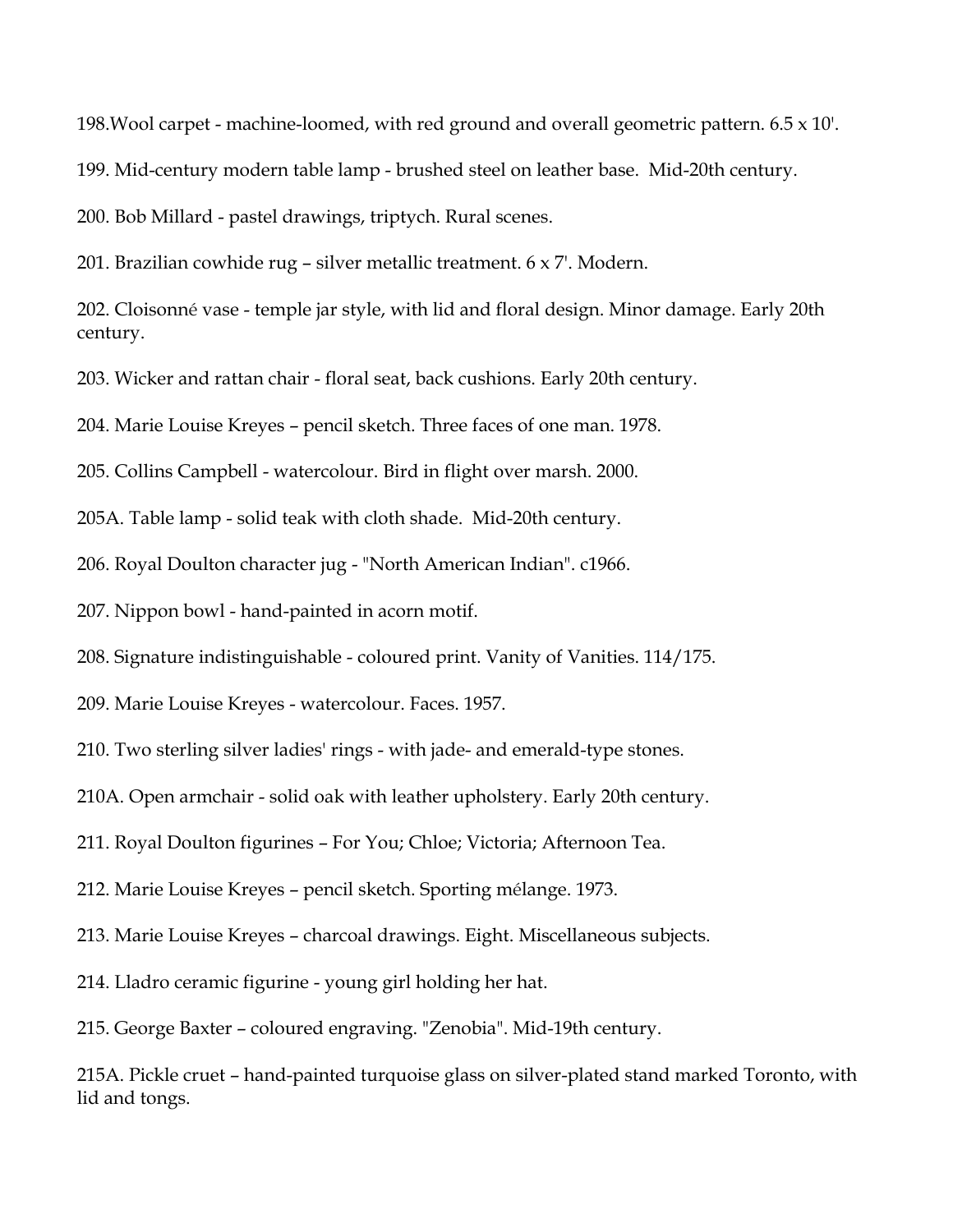216. Mirror - in ornate rose motif gilt metal frame.

217. Vikki Meyer - Ducks Unlimited print. "Puppy Reflections". 584/2650.

218. Ceramic Foo Dog - blue & white, 14"h. Age unknown.

219. Royal Doulton figurine - "Taking things easy".

220. Hummel figures. Apple tree girl; Country suitor; Doctor; Be Patient. Mid-20th century. Four items.

221. Sterling silver - Birks tray with powder puff, and small glass jar with silver lid. Both with initial C.

222. Chinese table lamp - porcelain, blue design, wood base. No shade. Mid-20th century.

223. Two Chinese porcelain figures - ancient scholar; woman. Early 20th century.

224. Two dolls - "Shirley Temple" Ideal N&T Co. all-composition, sleep eyes and original tagged dress (1930s); Amberg "Edwina" composition doll, dated 1928 (some damage to extremities).

225. Japanned keepsake box - red-painted, original clasp and closing mechanism, and side handles.

225A. Octagonal table - solid oak construction. Persian style base. Early 20th century.

226. Bellis - oil on board. Mountain Lake.

227. Set of four old floral china plates.

228. Marie Louise Kreyes -lithograph on stone. "Dead Wood". 4/7. 1981.

229. Two umbrellas - both black, one with velvet sheath and gilt handle, one with mother-ofpearl and monogrammed gold plated handle.

230. Costume jewelry - lot, including rhinestones, bakelite, beaded, etc.

230A. Royal Doulton - character jug. "Beefeaters".

231. Brass student's lamp – arts and crafts style.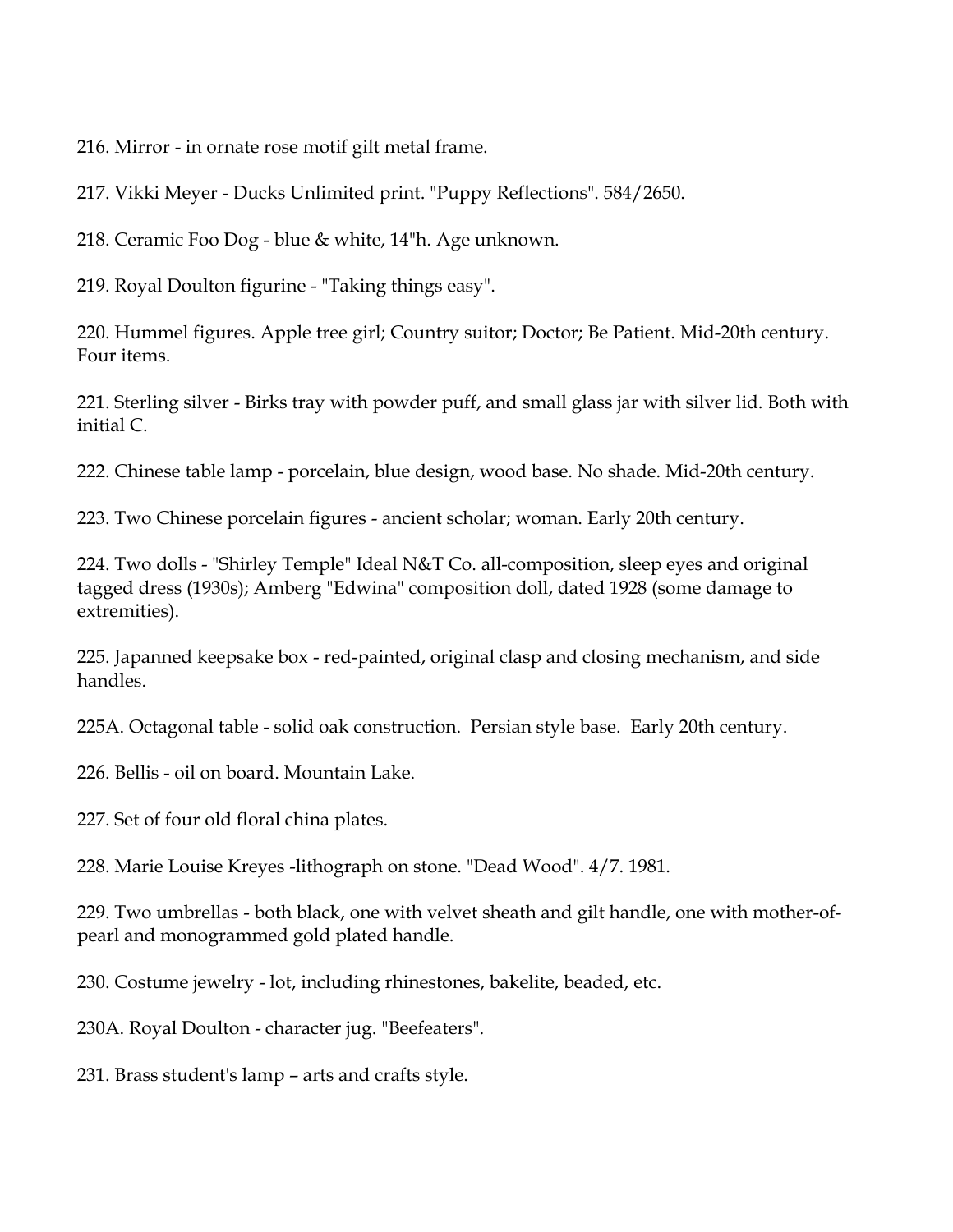232. Convex coloured print - people on horses, with hanging brass horseshoe decoration; and small brass wall plaque in horse motif.

233. Max Svabinsky - etching on paper. Reclining nude.

234. Collection of five wooden canes - one with bone handle, one with silver tip. Early 20th century.

235. Watercolour on silk - triptych. Wildflowers.

236. T. Simpkins - ink drawing. Church in winter.

237. V Korol? - pastel. Ballet dancer.

238. Larson? - watercolour. Forest scene.

239. Spelter statue - woman with tennis racquet; and lithograph of sporting woman and girls. Two items.

239A. Torchiere lamp. Caramel glass shade, brass column and marbled base. Early 20th century.

240. Luther Pokrant - black and white etching. "Fisherman's Cove". 77/140. 1980.

240A. Mantle clock – wood construction with Roman numeral face. Sessions Company. Early 20th century.

241. A. Brussard - pencil drawing. Man in grand archway. Signed, dated 1891.

242. Royal Doulton figurines – The Gossips; Daydreams; Victoria; Wistful.

243. J. P. Thompson - watercolour. Boats on the shore.

244. Festrom (?) - colour print. "Grace".

245. C. Dickens - pair of coloured prints. "St James' Palace"; "The Chain Gate and Chapter House".

246. A. Hild - pastel on paper. Cottage flower garden.

247. Sandra Caplan - black and white etching. "Black Winter". No 2/5.

248. M. M. - watercolour. "Gibson" girl with horse.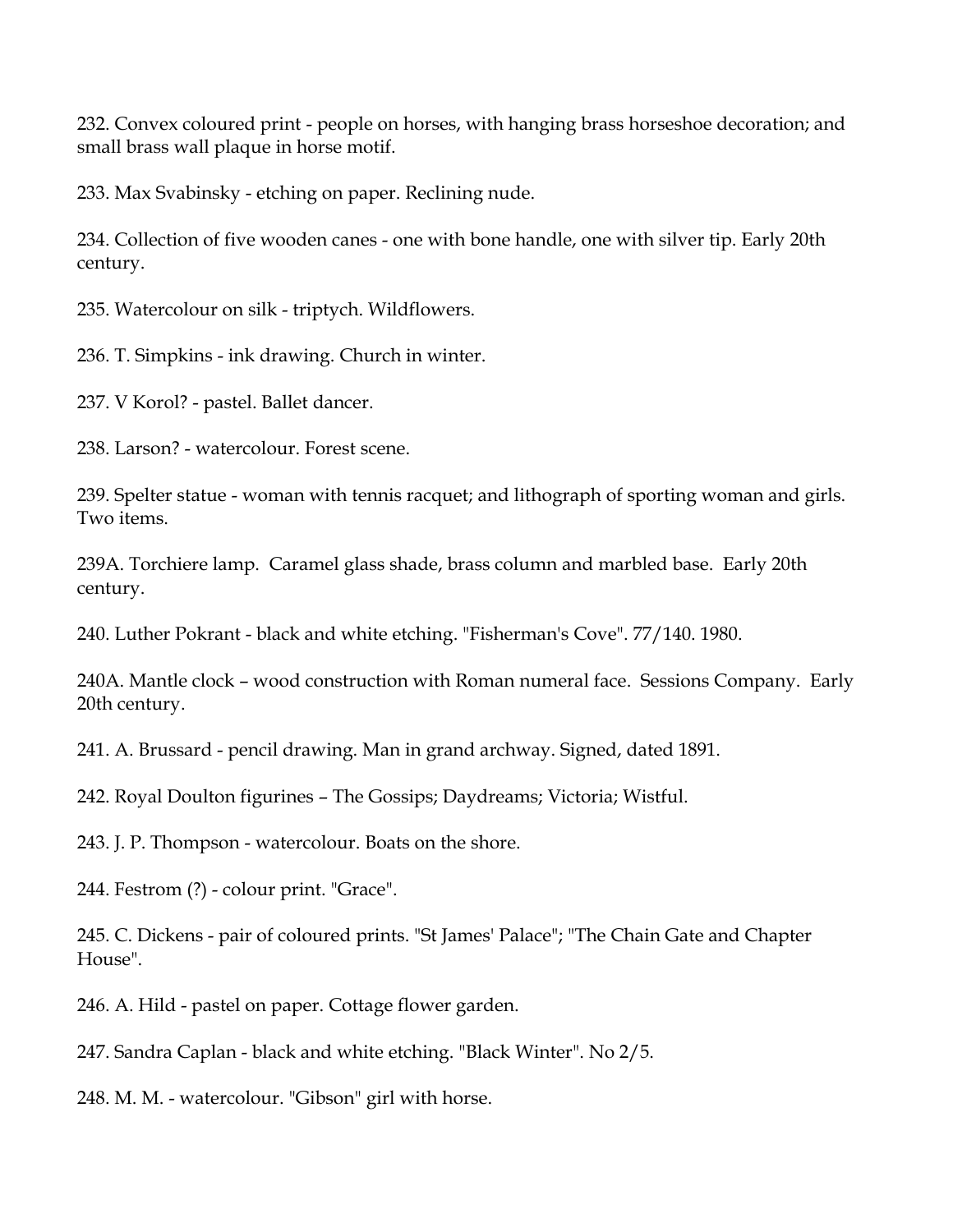249. Hall chair - upholstered seat, cushion on cane back. Mid-20th century.

250. Royal Dux bust - art nouveau young woman. Minor damage. Early 20th century.

251. Bronze - small statue of a satyr. 4.5"h.

252. Ernst Neumann - etching. "The Park. Mount Royal, Montreal".

253. F. A. Verner - coloured print. "Shooting the rapids".

254. R. Smith - watercolour. Cows on country road.

255. Copper jewelry - Grecian-style leaf necklace and similar bracelet.

256. Jack Markell - acrylic on canvas. Flowers in blue vase.

257. B. D. - pastel drawing. Aboriginal girl.

258. Pair of watercolour paintings. Unsigned. "Moulin Huet Bay with Cradle Rock Guernsey", and similar untitled scene.

259. Two blown glass paper weights - floral motif. Early 20th century.

260. Baudieux? - engraving. Title illegible. Country lane.

261. Leo Nielsen ("Sweetpea") - coloured print. "Family Outing". 30/99.

262. Embossed brass umbrella stand - mythological motif, lead lined; and brass wall hanging in tavern scene.

263. Gertrude Maartense - pen & ink drawing. "Red Hibiscus".

264. Unsigned (Jack Markell) - acrylic on canvas. Flowers in white vase.

265. Art Baird - oil on board. "Dusk on a Whiteshell Hill". 1988.

266. Unsigned - charcoal drawing. Cottage in the moonlight.

267. Hazel Gaults - watercolour. Vase of white flowers.

268. Pair of coloured prints. Birds.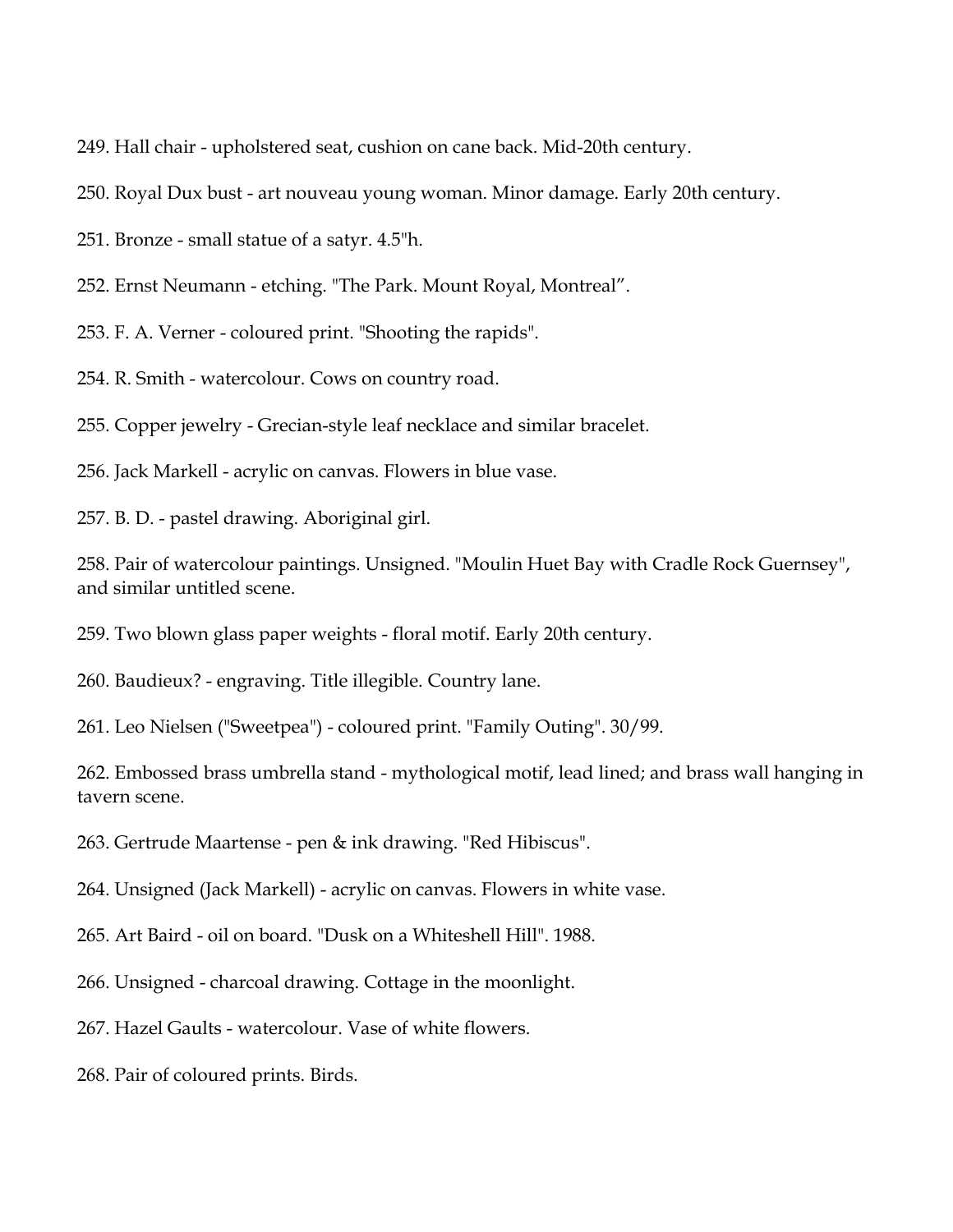269. Rose2 - serigraph. "Tree". 2/7.

270. Collection of antique wooden racquets - three tennis and four squash. Circa 1960.

271. Chinese area rug – blue oriental design, beige field. 38x72". Mid-20th century.

272. Chinese tile picture – enamel hunting scene, modern frame. Early 20th century.

273. Plant stands - set of three, graduated, with metal tops. Modern Danish design.

274. Mabel Tinguely - watercolour. "Quebec Charm".

275. Sterling silver cutlery collection - various patterns. Approximately 38 pieces. Early 20th century.

276. Unsigned - etching. Children on a hill with kites.

277. Ernest Sellors - etching. "Soliloquy".

278. Silk carpet sample – pheasant motif, hand loomed. Framed.

279. Will Henderson - mezzotint. Woman and child with rabbit. 1920.

280. Unsigned - gouache on board. Sailing scene.

281. Engraving after J M W Turner - Ulysses Deriding Polyphemus.

282. Paul Case - oil on board. Lakeside tower. 1924.

283. F. C. Lewis - colour engraving. "Quebec from Cape Diamond".

284. Collage of feathers, sequins, and hair. Portrait of a dancer.

285. Larry Kissick - woodblock? print. Tree. 49/60. 1984.

286. Maxfield Parrish - print. Ad for Community Plate. Early 20th century.

287. Clarence Tillenius – portfolio of 11 prints. Monarchs of the Canadian Wild.

288. Needlework picture – mother and child.

289. Pair of needlework pictures - children in fancy dress. Art nouveau frames.